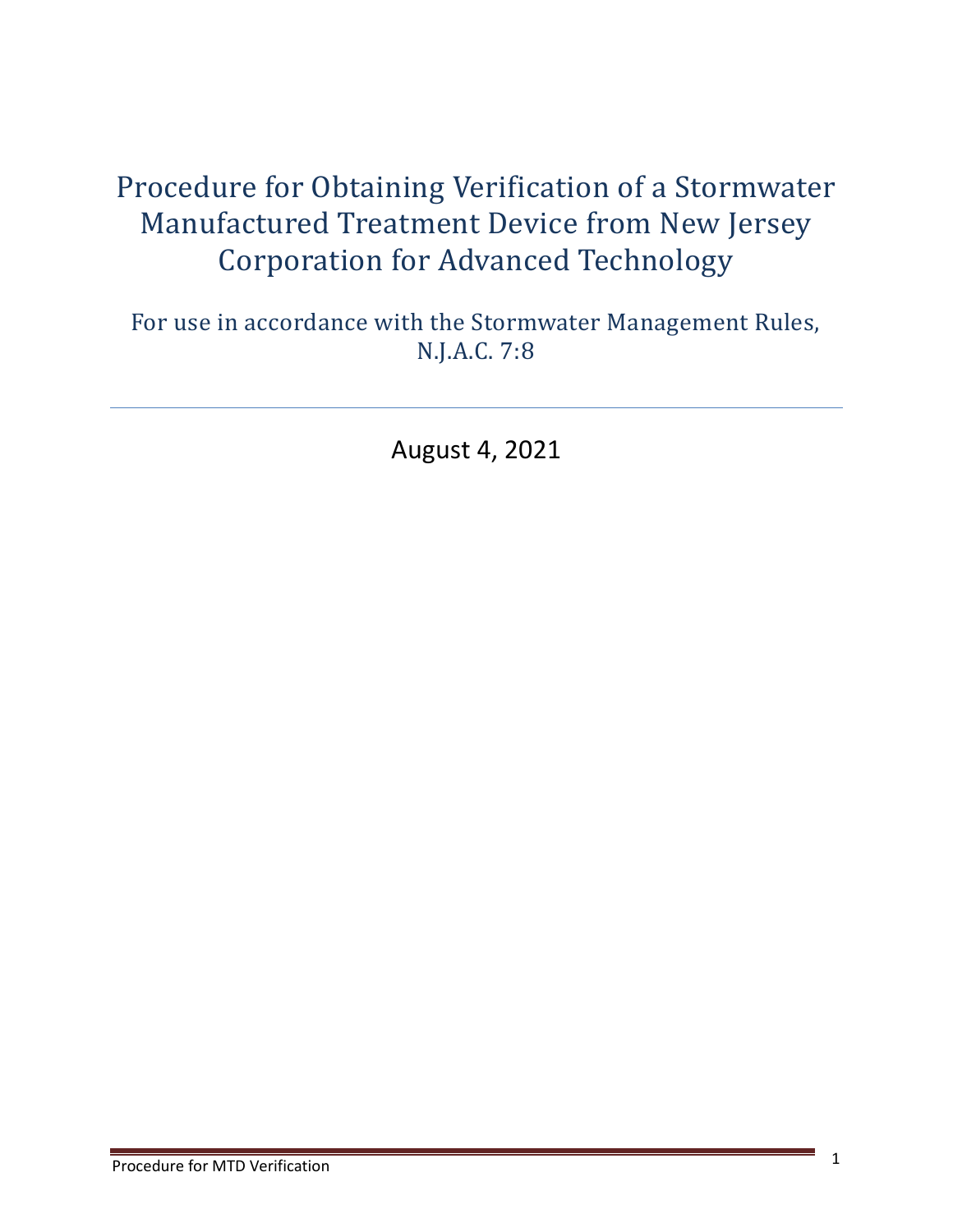# **Contents**

| 1.        |  |  |
|-----------|--|--|
| 2.        |  |  |
| 3.        |  |  |
| 4.        |  |  |
| Α.        |  |  |
| <b>B.</b> |  |  |
| 5.        |  |  |
| Α.        |  |  |
| В.        |  |  |
| C.        |  |  |
| D.        |  |  |
| Ε.        |  |  |
| F.        |  |  |
| G.        |  |  |
| Η.        |  |  |
|           |  |  |
|           |  |  |
|           |  |  |
| Α.        |  |  |
| В.        |  |  |
| C.        |  |  |
| D.        |  |  |
| Ε.        |  |  |
|           |  |  |
| А.        |  |  |
| В.        |  |  |

and in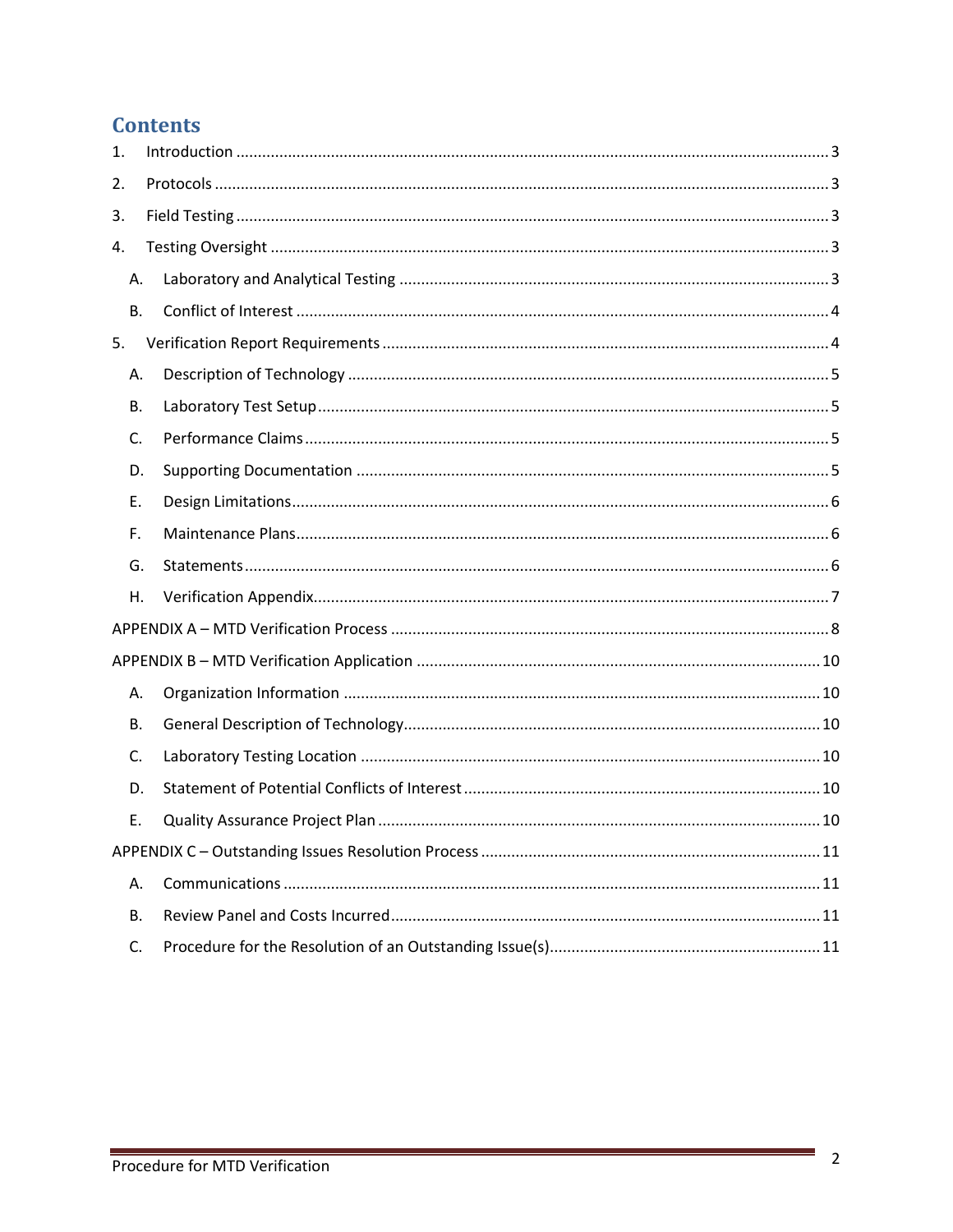# <span id="page-2-0"></span>**1. Introduction**

This document provides the details of the process for compliance with the stormwater manufactured treatment device (MTD) verification requirement within New Jersey Department of Environmental Protection's (NJDEP) Stormwater Management rules, N.J.A.C. 7:8. This document shall be followed by manufacturers and the New Jersey Corporation for Advanced Technology (NJCAT) to meet the verification requirement. For information regarding NJDEP's acceptance of MTDs, visit [www.njstormwater.org.](http://www.njstormwater.org/)

MTDs that have received verification from NJCAT prior to the date of this procedure shall be re-verified in accordance with this document prior to the expiration date of the NJDEP certification to keep their verified status.

## <span id="page-2-1"></span>**2. Protocols**

Verification of a MTD shall be based upon the results of a series of laboratory and analytical tests performed in strict accordance with this document and the requirements of the following applicable laboratory testing protocol:

"New Jersey Department of Environmental Protection Laboratory Protocol to Assess Total Suspended Solids Removal by a Hydrodynamic Sedimentation Manufactured Treatment Device," dated January 1, 2021; or

"New Jersey Department of Environmental Protection Laboratory Protocol to Assess Total Suspended Solids Removal by a Filtration Manufactured Treatment Device," dated January 25, 2013.

## <span id="page-2-2"></span>**3. Field Testing**

This section is a placeholder for a future update to this document if field testing is included. If in the future field testing is included a corresponding field testing protocol (as a separate document) will be developed.

## <span id="page-2-3"></span>**4. Testing Oversight**

#### **A. Laboratory and Analytical Testing**

Laboratory testing will evaluate the MTD's treatment process and determine performance. These tests shall be conducted by either an independent test facility or by the manufacturer. Laboratory testing conducted by the manufacturer must be performed under the direct supervision of an independent third party observer.

Analytical testing is defined as the evaluation of total suspended solids in accordance with ASTM D3977. This test shall be conducted by the manufacturer or an independent analytical laboratory or independent test facility. Analytical testing conducted by the manufacturer must be performed under the direct supervision of an independent third party observer.

If the manufacturer is using their own laboratory for either laboratory or analytical testing and a third party observer is being used, the observer shall perform the specific tasks specified in the January 1, 2021 Hydrodynamic Sedimentation (HDS) MTD protocol, Section 3C.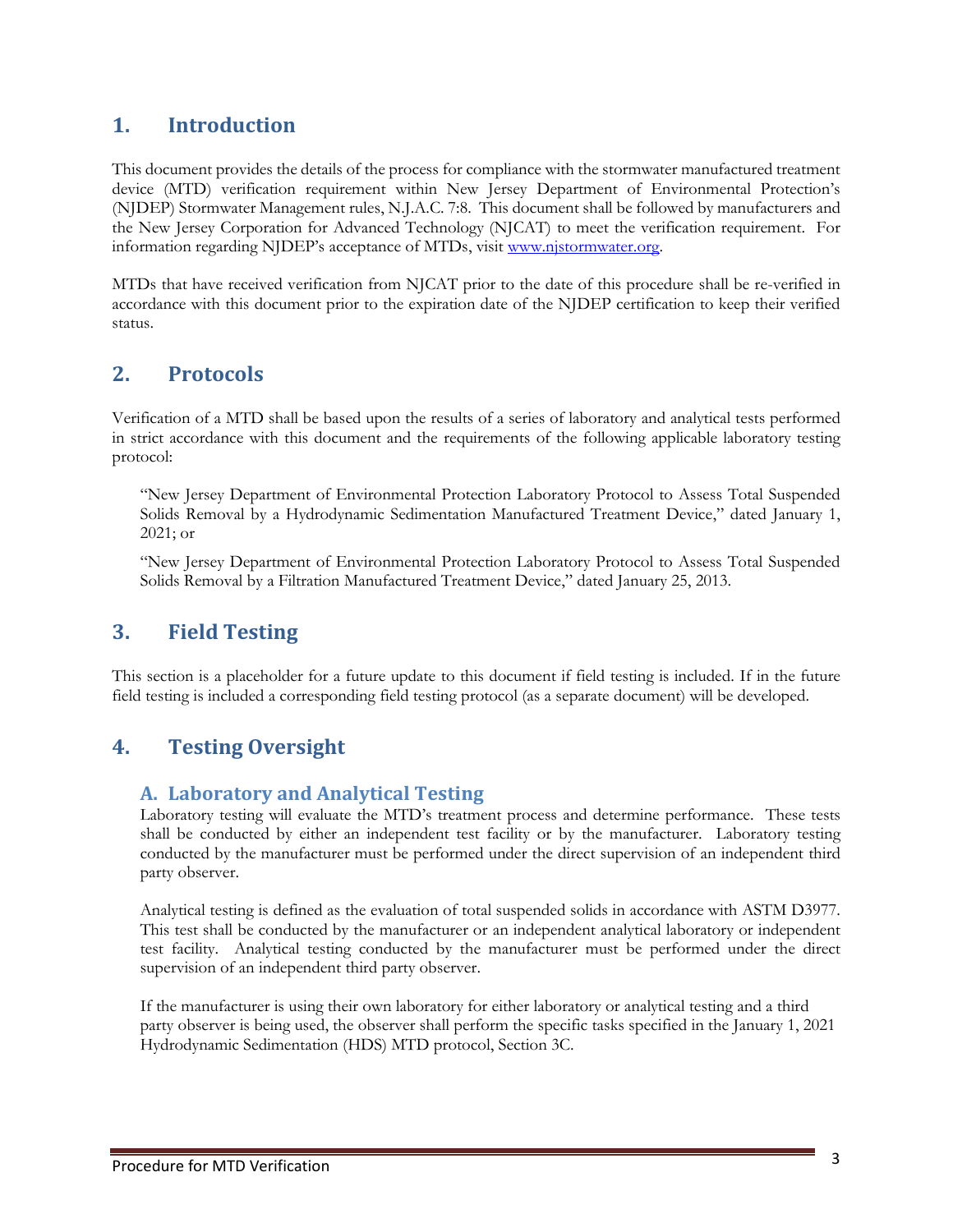NJCAT shall approve the qualifications of an independent analytical laboratory, independent test facility or third party observer, prior to beginning the laboratory testing process per the Verification Application (Appendix B). If NJCAT previously approved an independent analytical laboratory, independent test facility or third party observer, their qualifications shall not be unreasonably denied.

## <span id="page-3-0"></span>**B. Conflict of Interest**

There shall be no conflict of interest between the independent test facility or third party observer and the manufacturer. A conflict of interest is defined as any person within the testing portion of the verification process with the potential to undermine the quality of results for the MTD due to personal, professional, or financial interest. For the purposes of determining a conflict of interest, an entity proposed as an independent test facility or third party observer shall submit a disclosure statement. The disclosure statement shall include: all previous and current personal, professional, and financial relationships with the manufacturer of the MTD under review and all previous and current personal, professional, and financial relationships with other MTD manufacturers.

Not all items in the disclosure statement shall be construed as conflicts of interest; disclosures of existing relationships are necessary to ensure transparency in the testing process. For example, a consultant, university, or independent test facility that has received fees for testing or evaluating MTDs from one or more manufacturers is not considered a conflict of interest. Another example is the receipt of a fee for conducting or overseeing testing from one or more manufacturers; this would also not be considered a conflict of interest because this type of consulting arrangement is common in the professional services industry.

Examples of financial conflicts of interest can include, but are not limited to:

- having an ownership stake in the manufacturer.
- receiving a commission for selling an MTD for a manufacturer.
- having a licensing agreement with the manufacturer.
- receiving funding or grants not associated with a testing program from the manufacturer.

NJCAT shall determine if a conflict of interest exists prior to their approval of an independent test facility or third-party observer, through the acceptance of entities listed in the Verification Application described in Appendix B. If NJCAT eliminates a proposed independent test facility or third-party observer due to a conflict of interest, a manufacturer may appeal the decision to a three person review panel as defined in Appendix C. During the comment period (Appendix A Item 8), a third-party may also appeal to NJCAT if they believe that a conflict of interest exists between a manufacturer's proposed independent test facility or third-party observer and the manufacturer. If a manufacturer or third-party disputes NJCAT's decision, they can appeal to the three person review panel (as noted above).

# <span id="page-3-1"></span>**5. Verification Report Requirements**

The verification report is the document provided by NJCAT for each MTD seeking performance claim verification. The verification report confirms that the tested MTD has successfully met or exceeded the governing test protocol requirements. Upon completion of the Verification Report, NJCAT will update their website (www.njcat.org) with an electronic version of the report and notify the NJDEP of the MTD's verified status. More information on the Verification Process can be found in Appendix A.

The verification report shall include information supplied by both the manufacturer and NJCAT. Each verification report shall conform to the following outline: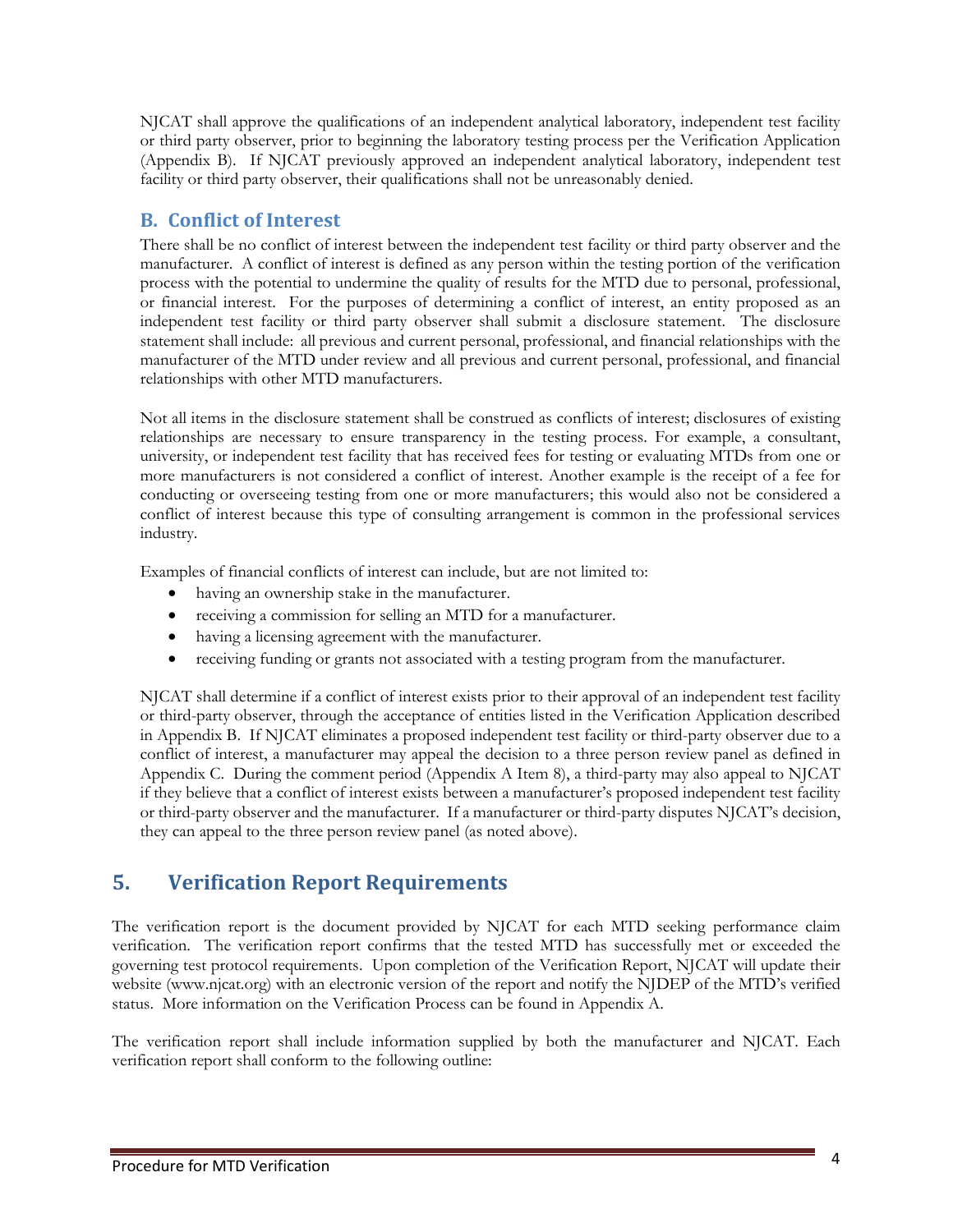#### <span id="page-4-0"></span>**A. Description of Technology**

This section should describe how the MTD works, including its physical, chemical, and/or biological treatment functions. The description must include the main treatment processes in the MTD, and any ancillary processes required for the unit to function in accordance with the performance claim of the MTD with respect to the pollutants of concern. The report should also indicate what other types of Best Management Practices (BMPs), if applicable, are appropriate for use in series with the MTD to provide enhanced removal rates. The suitability of the BMP for use in series shall be based on the BMP's treatment process.

#### <span id="page-4-1"></span>**B. Laboratory Test Setup**

This section should provide drawings (or schematics) of the laboratory testing configuration; they must include the location of the influent and effluent piping, the tested MTD and sampling locations (as applicable). This section must also include detailed drawings of the tested MTD in accordance with the appropriate protocol as discussed in Section 2. In addition, this section should include photographs of the laboratory configuration, including the sample locations and the tested MTD.

#### <span id="page-4-2"></span>**C. Performance Claims**

- 1. For hydrodynamic sedimentation (HDS) MTDs, this section must provide the following information:
	- a. Total Suspended Solids (TSS) removal efficiency.
	- b. Maximum treatment flow rate (MTFR).
	- c. Maximum sediment storage depth and volume.
	- d. Effective sedimentation treatment area (ESTA)
	- e. Hydraulic loading rate (MTFR/ESTA).
	- f. Detention time and volume.
	- g. On-line or off-line installation.
	- h. The point of internal bypass (if applicable).

Note: If the performance tested TSS removal efficiency is greater than 50% for HDS MTDs, the TSS removal efficiency shall be rounded down to 50%. For HDS MTDs with TSS removal efficiencies that are less than 50%, NJCAT will not grant verification.

- 2. For filtration MTDs, this section must provide the following information:
	- a. Total Suspended Solids (TSS) removal efficiency.
	- b. Maximum treatment flow rate (MTFR)/Effective filtration treatment area (EFTA)
	- c. Maximum sediment storage depth and volume.
	- d. Effective filtration treatment area (EFTA);
	- e. Detention time and wet volume;
	- f. Effective sedimentation treatment area (ESTA).
	- g. Sediment Mass Load Capacity.
	- h. Maximum allowable inflow drainage area.
	- i. Off-line or on-line (with maximum on-line flow).
	- j. The point of internal bypass (if applicable).

Note: If the performance tested TSS removal efficiency is greater than 80% for filtration MTDs, the TSS removal efficiency shall be rounded down to 80%. For filtration MTDs with TSS Removal Efficiencies that are less than 80%, NJCAT will not grant verification.

#### <span id="page-4-3"></span>**D. Supporting Documentation**

This section must include the following information provided by the manufacturer:

a. Copies of analytical laboratory test reports, e.g., sediment concentrations, PSD analyses.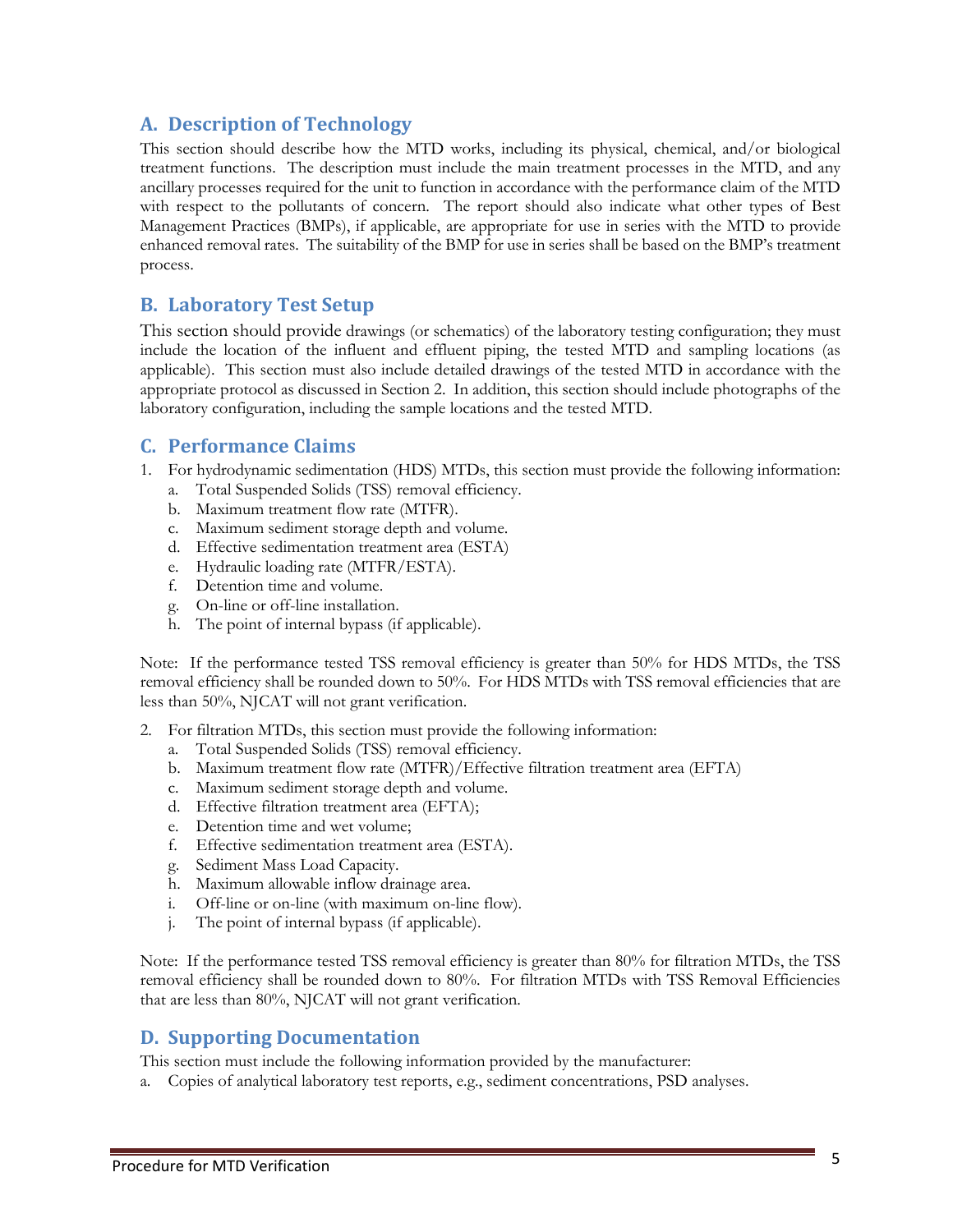- b. Data from performance evaluation test runs, including any data excluded from the performance verification analysis. Where data were excluded from the computation of the removal rate or maintenance frequency, a discussion of the reason(s) for exclusion must be included.
- c. Spreadsheets (test data sheets) containing original data from performance evaluation test runs. Data shall include times that samples were collected, methods/devices used to obtain samples for laboratory analysis, and raw measurements and data from the laboratory test runs.
- d. Pertinent calculations, including test sediment feed, flow rates, head measurements, background TSS, effluent TSS, and mass capture results.
- e. Pertinent calculations, including average and adjusted influent and effluent concentrations, loading rates, weighted annual removal efficiency for the selected MTFR, and sediment maintenance interval.
- f. Documentation of any special activities, outside test setup and sample collection that occur during the laboratory testing program, for example, maintenance that occurs on the MTD during the laboratory testing process. The documentation should include frequency, reason for maintenance, and amount of sediment removed.
- g. Documentation as required in a. through f. above must be submitted to NJCAT for MTD performance verification. However, it would not be prudent or necessary to include all this information in an NJCAT verification report. This documentation will be collected and retained by NJCAT as part of the performance testing process and made available to NJDEP or others upon request. Any information not submitted shall remain under the control of the independent observer or test laboratory so that it can be readily accessed by NJCAT and/or NJDEP, for a period of at least 5 years.

## <span id="page-5-0"></span>**E. Design Limitations**

The manufacturer shall provide design limitations including, but not limited to, required soil characteristics, slope, flow rate, maintenance requirements, driving head, installation limitations, configurations, load limitations, pretreatment requirements, limitations on tailwater, depth to seasonal high water table, and any other limitations that are important to ensure the verified performance of the MTD.

## <span id="page-5-1"></span>**F. Maintenance Plans**

Maintenance plans must contain specific preventative and corrective maintenance information and must be written in non-technical language. In order to ensure proper maintenance, a detailed maintenance plan for each MTD must be provided that incorporates the following:

- 1. Minimum required maintenance frequency in order to achieve the annual TSS removal rate, including, for example, the required sediment removal interval, required filtration media replacement interval, and associated maximum sediment depths prior to maintenance.
- 2. Description of what conditions trigger the need for maintenance and how neglect of specified maintenance activities (e.g., sediment removal, oil removal) causes underperformance of the MTD.
- 3. Location of access points and type of inspection needed whether above ground or underground;
- 4. Description of any training needed to perform maintenance, which may include training videos. All training materials must be made available to maintenance staff.
- 5. Equipment needed for maintenance and a discussion regarding replacement parts, specifically which replacement parts are only available through the vendor.
- 6. The format of the maintenance sections of the report shall conform to the maintenance manual requirements of the non-proprietary BMPs in the current version of New Jersey Stormwater Best Management Practices Manual.

#### <span id="page-5-2"></span>**G. Statements**

The following signed statements are required to complete the NJCAT verification process:

1. A signed statement from the manufacturer stating that the applicable testing protocol (Section 2) requirements were met or exceeded.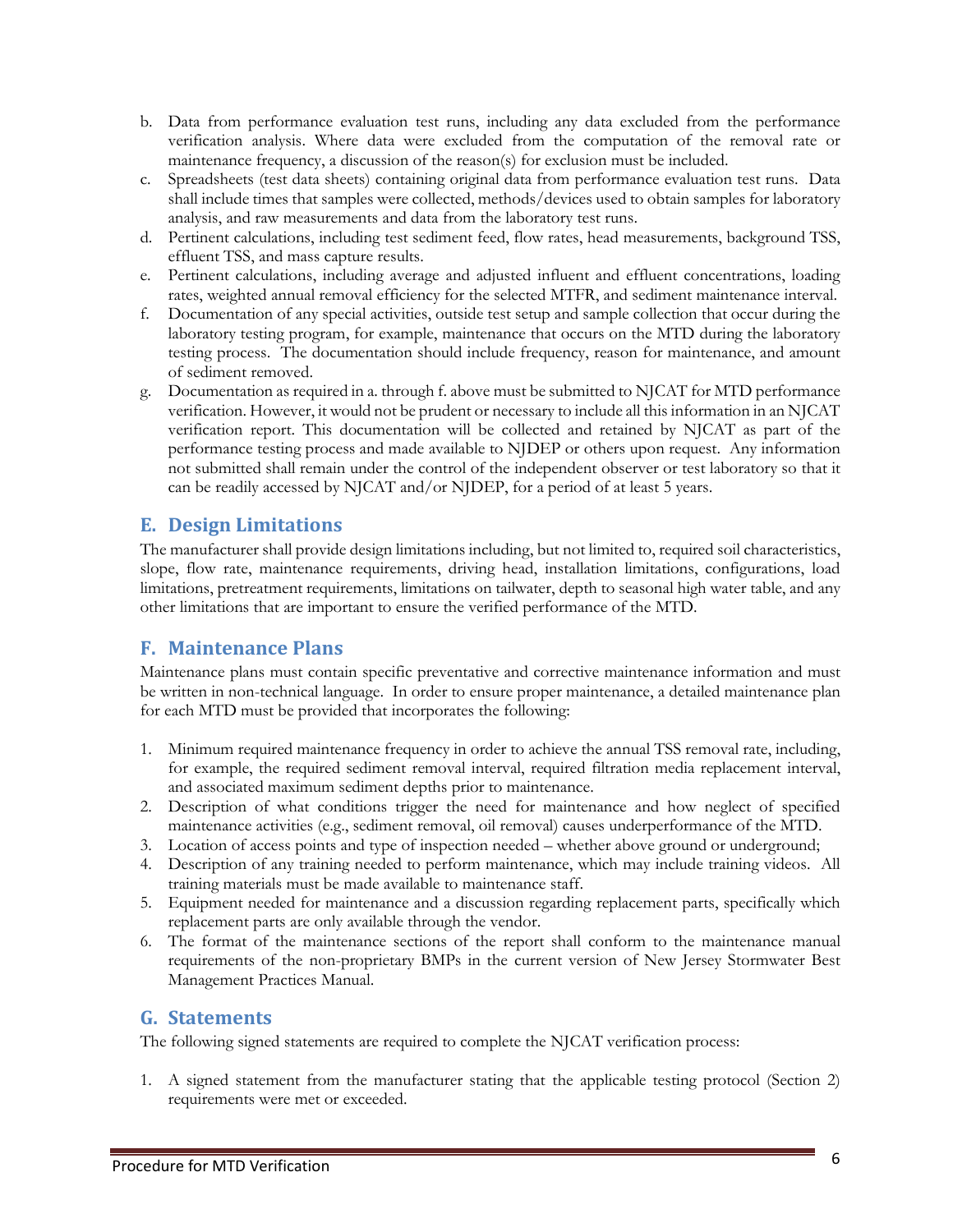- 2. A signed statement from the third-party observer, if the manufacturer conducts the testing and/or laboratory analysis, stating that the applicable testing protocol (Section 2) requirements were met or exceeded and that they observed the testing for its full duration.
- 3. A signed statement from the third-party observer, if the manufacturer conducts the testing and/or laboratory analysis, stating that they had no financial conflict of interest regarding the test results and they fully disclosed all relevant relationships in the disclosure record.
- 4. A signed statement from the independent test facility, stating that the applicable testing protocol (Section 2) requirements were met or exceeded;
- 5. A signed statement from the independent test facility, stating that they had no financial conflict of interest regarding the test results and they fully disclosed all relevant relationships in the disclosure record.
- 6. A signed statement from NJCAT to NJDEP, the manufacturer and any applicable testing entity listing the protocol requirements and confirming that all of the requirements of the applicable laboratory testing protocol (Section 2) were met or exceeded; in addition, any deviations that exceeded protocol requirements must be identified.
- 7. A signed statement from NJCAT stating that the computed required maintenance interval is at least six months.

#### <span id="page-6-0"></span>**H. Verification Appendix**

MTDs performance after the verification process is dependent on proper design, installation and maintenance; therefore the Verification Appendix should be a resource for designers, installers and property owners that will provide all information necessary to ensure that the device performs to the verified efficiency. This information should be clearly defined and easily accessible; therefore, the Verification Appendix must contain highlighted and translated design specifications found in the body of the verification report. In addition, the Verification Appendix shall contain, at a minimum, the below three sections with the associated information.

Introduction:

- Name of manufacturer, including address, telephone, and Website.
- Name of MTD
- A TSS removal rate of either 50% for HDS or 80% for filtration MTDs.
- On-line or off-line installation for the NJ Water Quality Design Storm.

Detailed Specification:

- 1. The MTFR for the New Jersey Water Quality Design Storm and, if applicable, the corresponding sizing table, which indicates model numbers/size, dimensions and associated MTFRs.
- 2. For HDS MTDs, 50% maximum sediment storage volume and required sediment removal interval.
- 3. For filtration MTDs, maximum allowable drainage area, mass loading capacity, maximum sediment depth, driving head requirements and approximate draindown times.
- 4. Conditions for the MTD installation (if applicable); and

Additional Specifications:

- 5. Reference Inspection and Maintenance Plan; and
- 6. A statement that an MTD cannot be used in series with another MTD or a media filter (such as a sand filter) to achieve an enhanced removal rate for total suspended solids (TSS) removal under N.J.A.C. 7:8-5.5.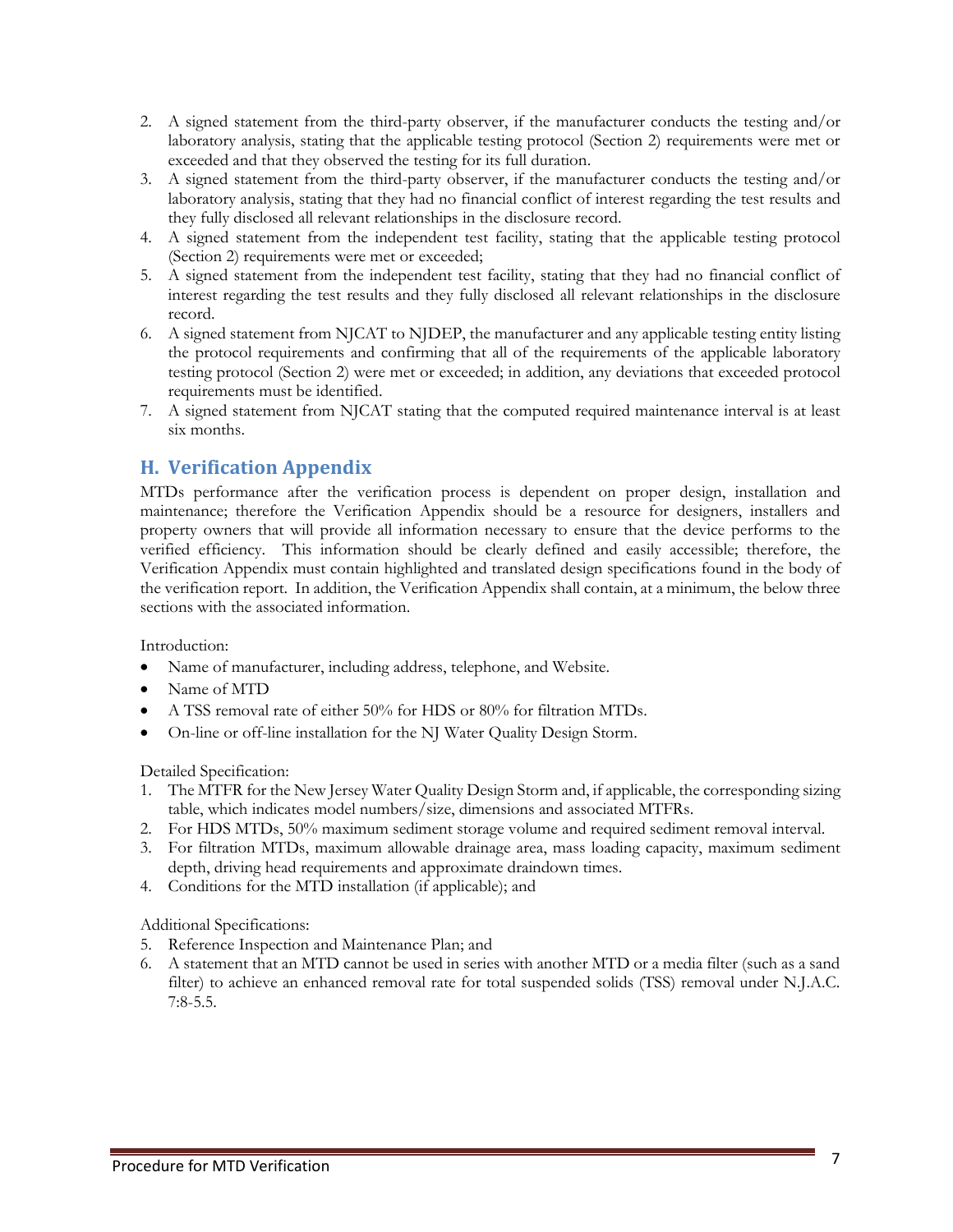# <span id="page-7-0"></span>**APPENDIX A – MTD Verification Process**

- 1. A manufacturer shall file a MTD verification application with NJCAT in a form approved by NJCAT. See Appendix B.
- 2. NJCAT and the manufacturer will meet in person, by telephone or by video, to review the verification application for:
	- a. Administrative and clerical accuracy and completeness.
	- b. Compliance with the applicable laboratory testing protocol.
	- c. Prior approval from NJCAT of any necessary items such as laboratory certification; third party independent observer; testing entity; etc.
- 3. If the MTD is a new technology for which there is no approved protocol, NJCAT and a Manufacturers Working Group (MWG) shall meet with the manufacturer to create a laboratory testing protocol, which will be approved by NJDEP. Those interested in being part of the MWG shall contact NJCAT.
- 4. Upon completion of the initial review and attainment of all necessary prior approvals, the manufacturer shall commence the laboratory testing in strict accordance with the applicable laboratory testing protocol.
- 5. Upon completion of the laboratory testing, the manufacturer shall submit to NJCAT a complete laboratory test report with all data collected and analyzed, including the information listed in Section 5, with the exception of 5.G.6 and 5.G.7.
- 6. Within 30 days of receipt of the laboratory test report, NJCAT shall meet in person, by telephone or by web-based conference with the manufacturer to discuss the laboratory test report and issue a preliminary written opinion regarding the manufacturer's compliance with the applicable laboratory protocol and, if not, specifying in detail the areas of noncompliance with the protocol.
- 7. If outstanding issues exist, NJCAT and the manufacturer shall meet in person, by telephone or by webbased conference within 10 days of the issuance of the preliminary opinion to discuss possible resolution of the outstanding issues.
- 8. If the outstanding issues are resolved or there were no issues identified in the preliminary written opinion, NJCAT will issue a final verification report within 90 days of issuing the written opinion or if necessary, within 90 days of resolving the outstanding issues. If outstanding issues are not resolved, see Appendix C. The final verification report shall be posted on the NJCAT website and available for written public comment for 30 days. Anyone intending to comment must provide written notification to the manufacturer and NJCAT within 14 days of the verification report being posted on the website. Written public comments which clearly identify the issue(s) at hand, along with supporting documentation must be submitted to the manufacturer and NJCAT no later than 30 days after the initial posting of the verification report on the website. If NJCAT is able to resolve issues raised in the written comments within 45 days, those comments will be addressed by NJCAT and the manufacturer. If NJCAT is unable to resolve the issue(s) raised in the comment(s), the commenter(s) can request that NJCAT submit the issue(s), including all supporting documentation, to a Review Panel (Appendix C) for resolution.
- 9. If all issues are resolved, NJCAT shall issue a final verification report within 10 days of the end of the public comment/issue resolution period. If issues are referred to the Review Panel, NJCAT shall issue a final verification report within 30 days of the Review Panel issuing their resolution (See Appendix C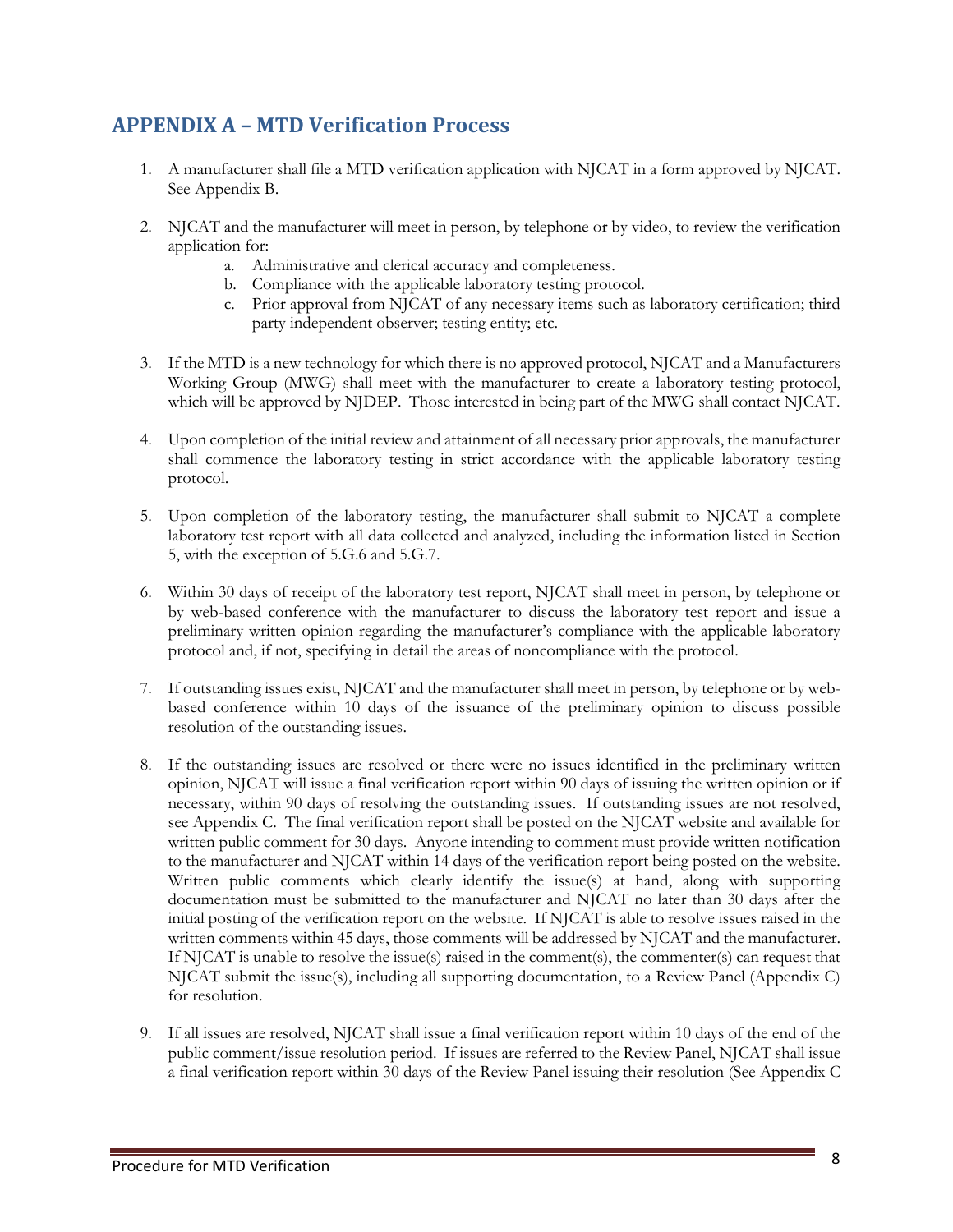for the resolution process) or notify the manufacturer of additional steps that will be required to achieve verification.

- 10. Once a final verification report is issued, NJCAT shall add the verified MTD to the list of "Laboratory Verified" MTDs a[t www.njcat.org.](http://www.njcat.org/) NJCAT shall include on its website the final verification report.
- 11. NJCAT shall notify NJDEP once an MTD has been verified and the NJCAT website has been updated. NJCAT shall send NJDEP the MTD verification report and the MTD Inspection and Maintenance Manual (or its equivalent) and indicate that the MTD is ready for certification.
- 12. NJDEP will issue a certification letter and post the name of the manufacturer, name of the MTD and the respective TSS removal efficiency at [www.njstormwater.org.](http://www.njstormwater.org/) NJCAT will then update its website listing the MTD as "Laboratory Verified and NJDEP Certified" at [www.njcat.org.](http://www.njcat.org/)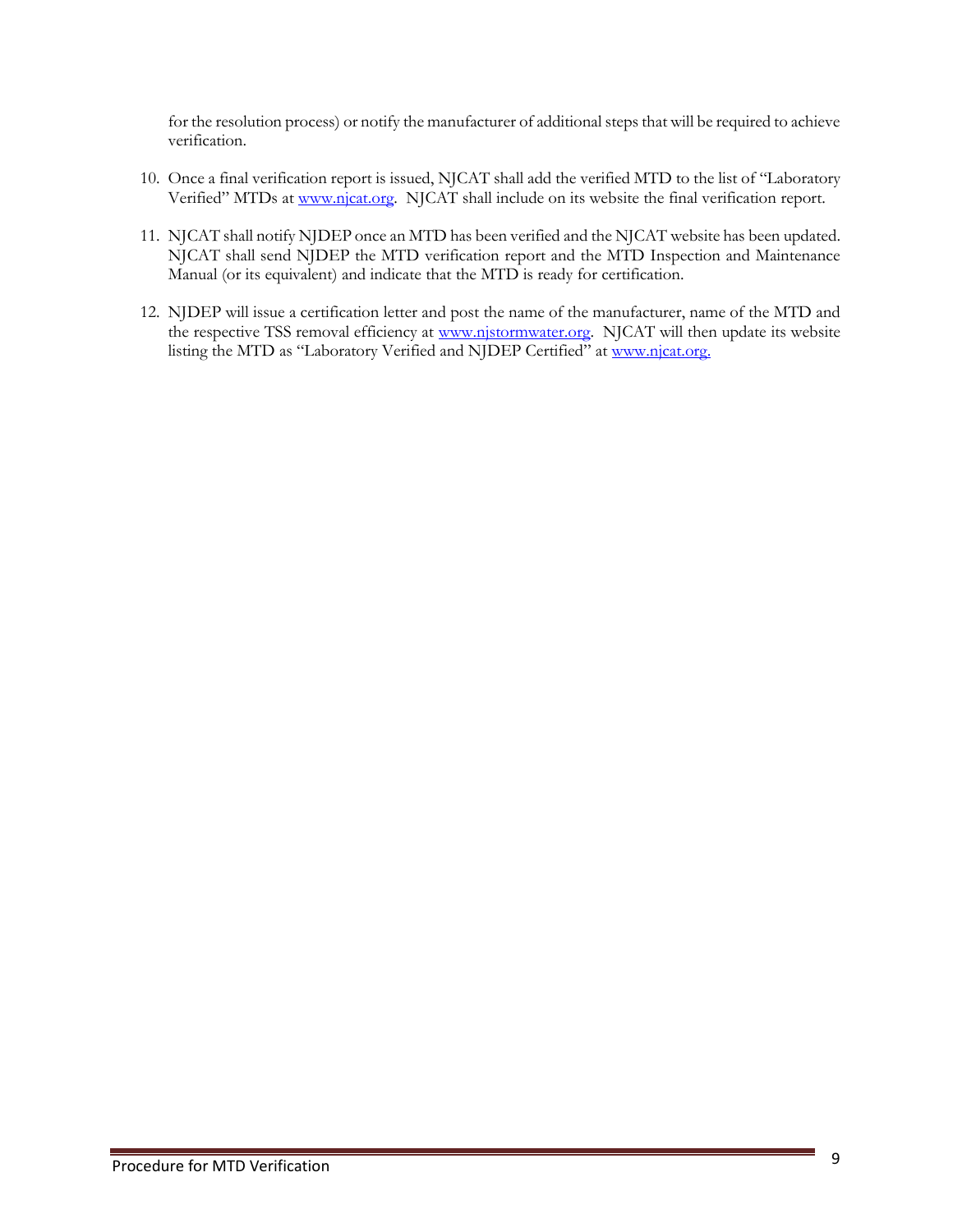# <span id="page-9-0"></span>**APPENDIX B – MTD Verification Application**

Prior to commencing the planned laboratory testing program, the manufacturer shall provide an MTD verification application that provides the following information.

#### <span id="page-9-1"></span>**A. Organization Information**

Organization name, mailing address, contact person (incl. title), phone number, fax number and e-mail address.

#### <span id="page-9-2"></span>**B. General Description of Technology**

Hydrodynamic sedimentation MTD; Filtration MTD; other

#### <span id="page-9-3"></span>**C. Laboratory Testing Location**

Laboratory name, address and responsible party contact information; statement of laboratory qualifications and capabilities; third party observer qualifications and resume (if using manufacturer's laboratory); analytical laboratory or laboratories, address and contact information, and their qualifications/certification.

#### <span id="page-9-4"></span>**D. Statement of Potential Conflicts of Interest**

Clearly indicate any potential conflicts of interests of testing laboratory/testing personnel; third party observer; analytical laboratory; other.

#### <span id="page-9-5"></span>**E. Quality Assurance Project Plan**

Upon completion of NJCAT's review and approval of the manufacturer's verification application (Items 1-4), the manufacturer will be asked to submit a Quality Assurance Project Plan for NJCAT's review and approval to ensure that the laboratory testing will be conducted in strict accordance with the applicable laboratory testing protocol.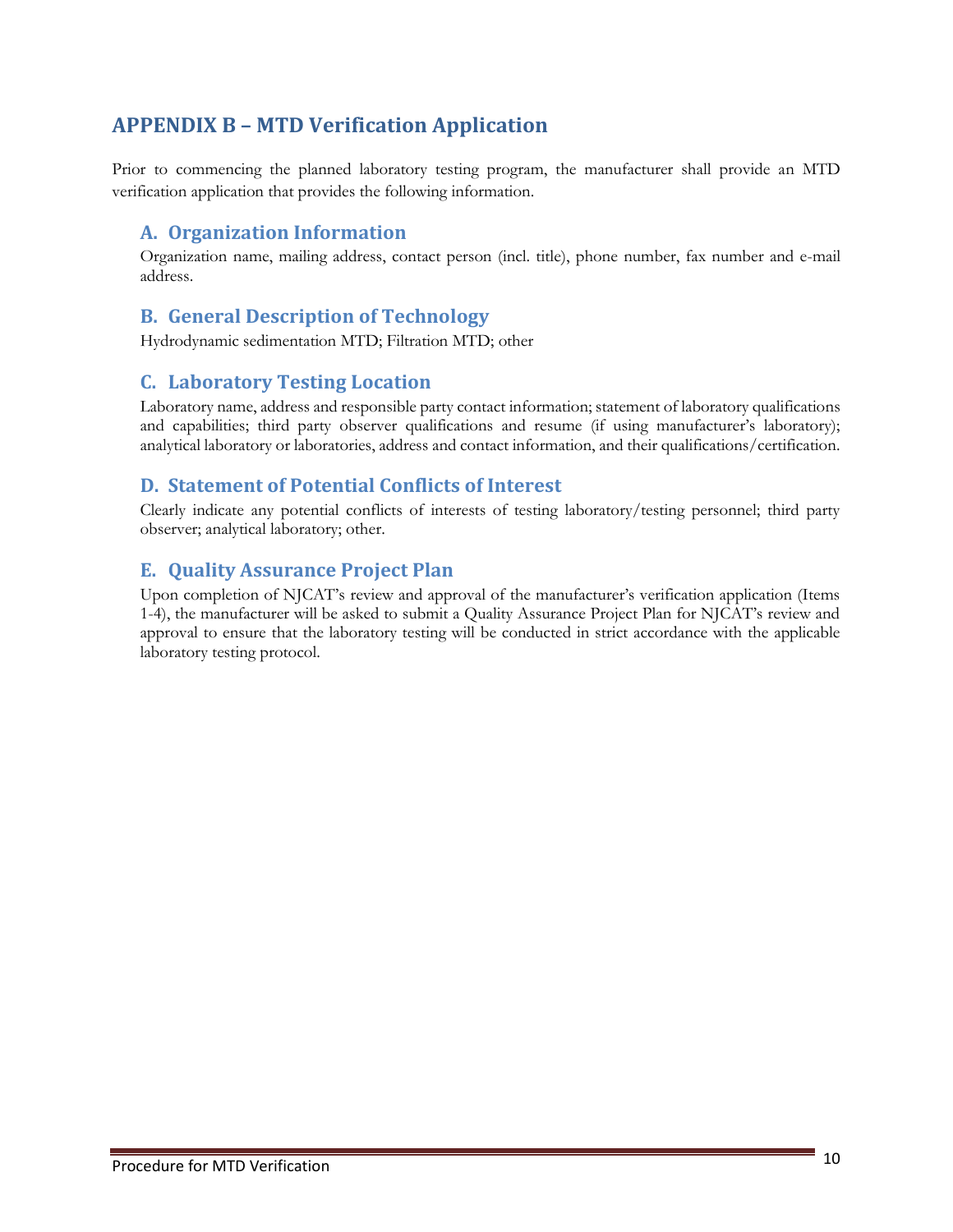## <span id="page-10-0"></span>**APPENDIX C – Outstanding Issues Resolution Process**

The MTD verification process (Appendix A) identifies two potential origins of Outstanding Issues. The first consists of unresolved issues that may arise between the manufacturer of the MTD and NJCAT prior to the completion of a verification report and to the public comment period; the second consists of unresolved issues that may arise between the public commenter(s) and NJCAT/manufacturer during the public comment period. In either instance, an independent review panel will be convened to adjudicate any such outstanding issues.

#### <span id="page-10-1"></span>**A. Communication**

All communication related to the resolution of outstanding issues, i.e., between the Review Panel the manufacturer and/or the public commenter(s), must be in writing and go through NJCAT.

#### **B. Review Panel and Costs Incurred**

The MTD verification process (Appendix A) identifies two potential origins of Outstanding Issues. The first consists of issues that may arise between the manufacturer of the MTD and NJCAT prior to the completion of a verification report and to the public comment period; the second consists of issues that may arise between the public commenter(s) and NJCAT/manufacturer during the public comment period.

- 1. Manufacturer stakeholders shall submit to NJCAT a list of approximately 20 persons experienced and learned in the science of stormwater treatment to form a pool of Review Panel members. In the event of an outstanding issue the manufacturer or public commenter may request the creation of a Review Panel, comprised of three (3) persons, to review and resolve the dispute as set forth below.
- 2. All costs incurred by the Review Panel, including remuneration for professional services, shall be distributed as follows.
	- a. All costs incurred by the Review Panel in the resolution of an outstanding issue between the manufacturer and NJCAT are the responsibility of the manufacturer seeking resolution of an issue with NJCAT, unless the Review Panel rules in favor of the manufacturer, in which case the costs are NJCAT's responsibility.
	- b. All costs incurred by the Review Panel in the resolution of an outstanding issue between a public commenter(s) and NJCAT/manufacturer during the public comment period during the written public comment period (Appendix A), will be as distributed as follows:
		- i. If the Review Panel accepts the public comment(s), the manufacturer is responsible for 100% of the Review Panel cost.
		- ii. If the Review Panel rejects the public comment(s), the commenting party(ies) is responsible for 100% of the Review Panel cost.
		- iii. If the Review Panel partially accepts the public comment(s), both the manufacturer and the commenting party(ies) are each responsible for 50% of the Review Panel cost.

#### **C. Procedure for the Resolution of an Outstanding Issue(s)**

Should an outstanding issue arise, the following procedure shall be followed. Should more than one outstanding issue arise, the procedure shall apply to each issue.

- 1. Procedure for the Resolution of an Outstanding Issue Between NJCAT and the Manufacturer
	- a. In the event that NJCAT and the manufacturer cannot resolve an outstanding issue, then both NJCAT and the manufacturer within 30 days shall complete and exchange a Statement of Outstanding Issues which shall set forth in detail each party's position supported by scientific principles.
	- b. Within 10 days of exchange of the Statement of Outstanding Issues the manufacturer will submit the names of individuals from the pool of Review Panel members, who they wish to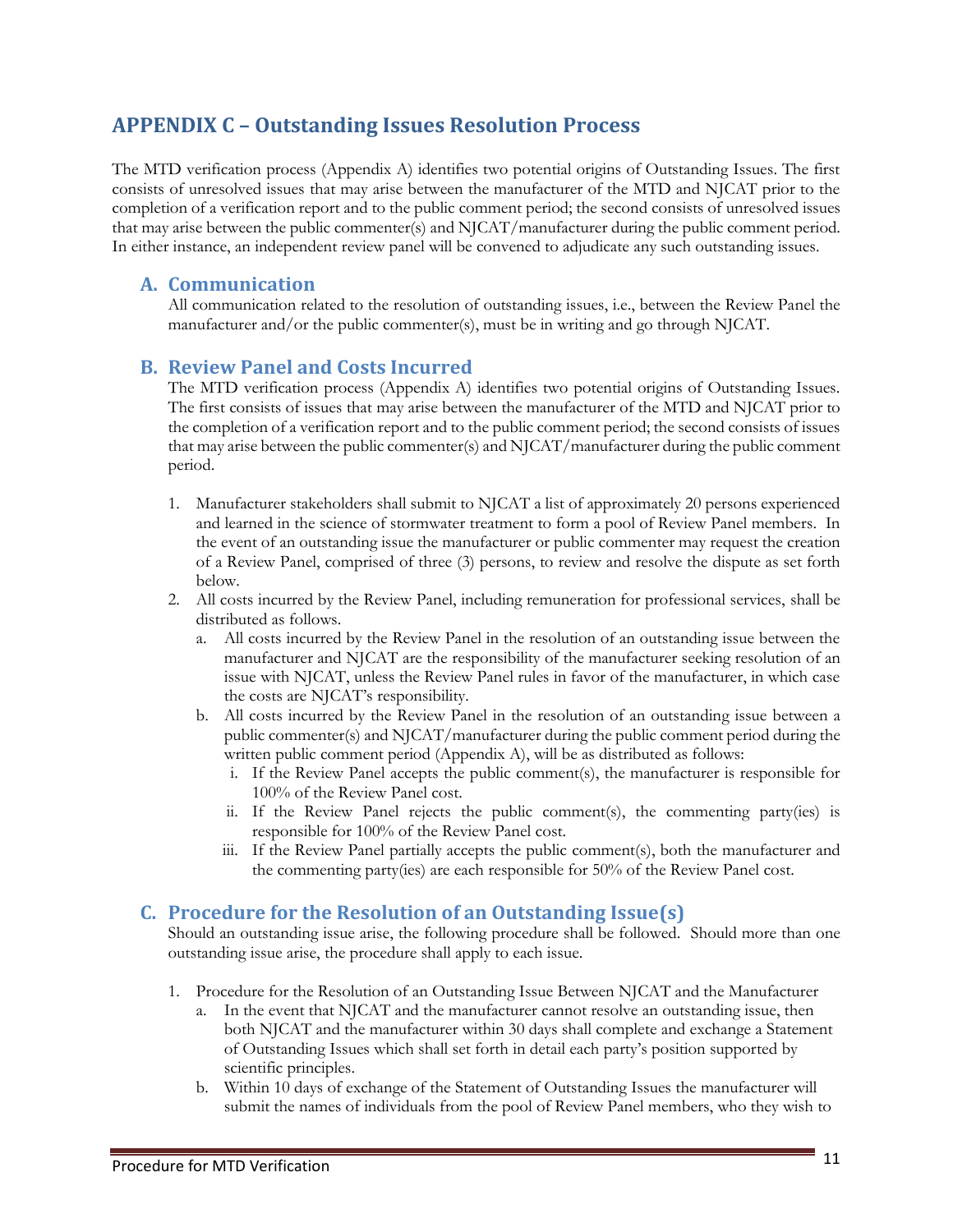exclude from the Review Panel and the reason(s) why, e.g., conflict of interest. NJCAT will select three persons from those remaining on the list, one who will be designated chair. The three persons selected shall be the Review Panel for resolution of the items set forth in the parties' Statement of Outstanding Issues.

- c. Within 30 days of selection of the Review Panel members, the Review Panel shall receive all information, test reports, collected and analyzed data and Statements of Outstanding Issues regarding the proposed MTD verification.
- d. Within 30 days of receiving information the Review Panel shall schedule a meeting by telephone or video conference with NJCAT.
	- i. The Review Panel may schedule as many meetings as the Review Panel deems necessary and have additional communication(s) with NJCAT to gain any and all information necessary to make a determination on the outstanding issues.
- e. The Review Panel shall issue its report within 30 days of its final meeting/communication with NJCAT. The Review Panel Report shall be in writing containing sufficient detail and supported by scientific principles on each outstanding issue set forth in the Statement of Outstanding Issues.
- f. Based on the Review Panel's report and NJCAT's response, the manufacturer can decide to address any unresolved outstanding issues or end the verification process.
- 2. Procedure for the Resolution of an Outstanding Issue Between One or More Public Commenters and NJCAT/Manufacturer
	- a. In the event that NJCAT/manufacturer and the public commenter(s) cannot resolve an outstanding issue, then NJCAT, the manufacturer and the public commenter(s) within 30 days shall complete and exchange a Statement of Outstanding Issues which shall set forth in detail each party's position supported by scientific principles.
	- b. Within 10 days of exchange of the Statement of Outstanding Issues the public commenter(s) will submit the names of individuals from the pool of Review Panel members, who they wish to exclude from the Review Panel and the reason(s) why, e.g., conflict of interest. NJCAT will select three persons from those remaining on the list, one who will be designated chair. The three persons selected shall be the Review Panel for resolution of the items set forth in the parties' Statement of Outstanding Issues.
	- c. Within 30 days of selection of the Review Panel members, the Review Panel shall receive all information, test reports, collected and analyzed data and Statements of Outstanding Issues regarding the proposed MTD verification.
	- d. Within 30 days of receiving information the Review Panel shall schedule a meeting by telephone or video with NJCAT:
		- i. The Review Panel may schedule as many meetings as the Review Panel deems necessary and have additional communication(s) with NJCAT to gain any and all information necessary to make a determination on the outstanding issues.
	- e. The Review Panel shall issue its report within 30 days of its final meeting/communication with NJCAT. The Review Panel Report shall be in writing containing sufficient detail and supported by scientific principles on each outstanding issue set forth in the Statement of Outstanding Issues.
	- f. Based on the Review Panel's report, the manufacturer can decide to address any unresolved outstanding issues or end the verification process.
	- g. For issues raised during the public comment period that were previously addressed between NJCAT and the manufacturer by the review panel following the steps noted above (Between NJCAT and the Manufacturer), NJCAT shall consult with the chair of the review panel to determine if any new information has been raised that was not raised during the original issue(s) review. If no new information has been brought forth during the public comment period, the issue(s) will be considered already addressed. If it is determined that new information has been brought forth that was not considered in the earlier review, NJCAT will